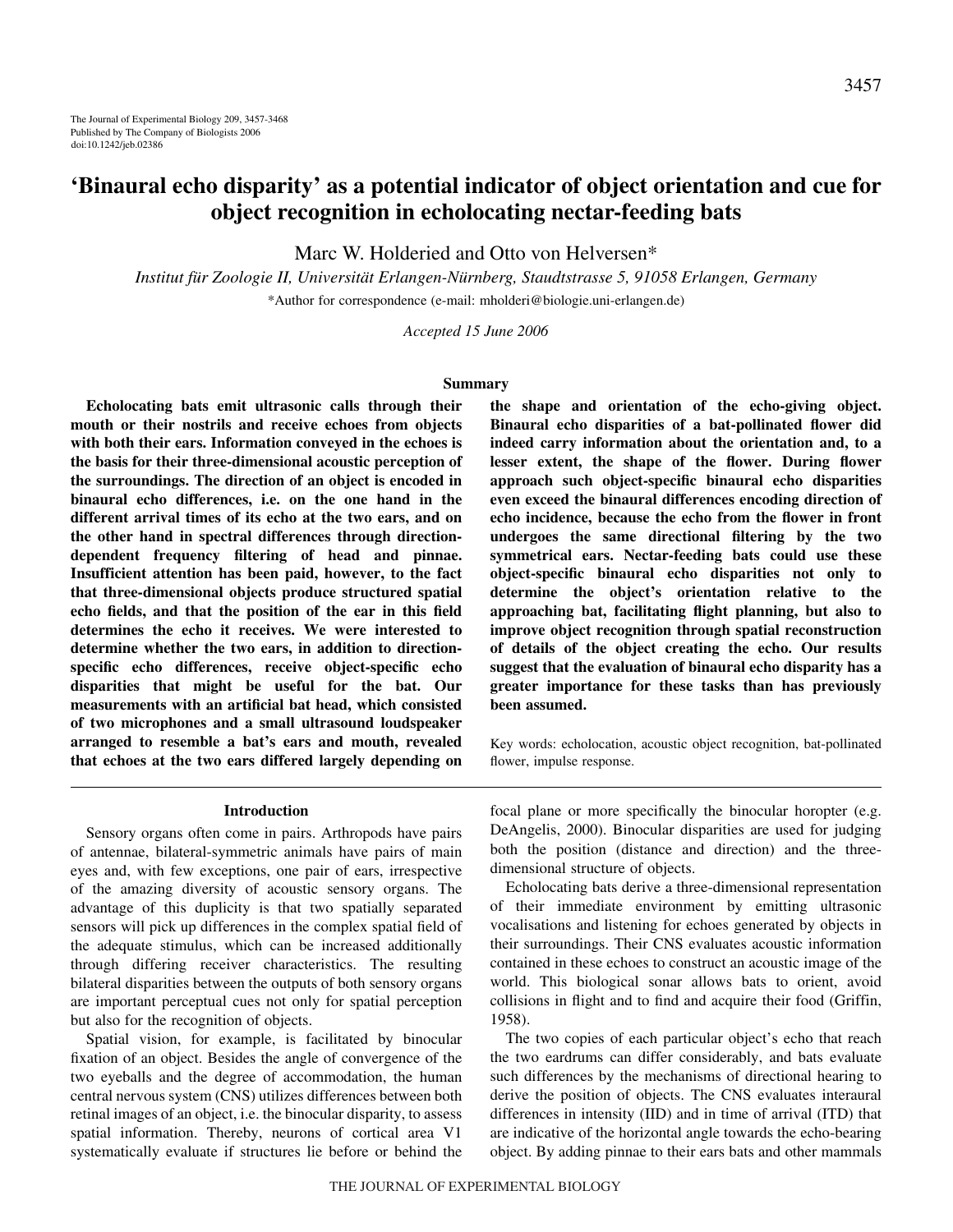generate direction-specific spectral filtering, which encodes the vertical bat-to-target angle (Grinnell and Grinnell, 1965; Fuzessery, 1996; Wotton et al., 1995; Firzlaff and Schuller, 2003; Firzlaff and Schuller, 2004; Aytekin et al., 2004). Echolocating bats time the delay between call and echo as an indicator of object distance (Griffin, 1958). In behavioural tests bats reached remarkable acuity/resolution in range determination (Simmons et al., 1995a; Moss and Schnitzler, 1995).

A second important task of echolocation is object recognition, and bats evaluate the echo's fine structure to extract information about the object behind the echo. An echo arises whenever sound meets a discontinuity in the density of the transmitting medium. For flying bats this is often a solid object surrounded by air. Complex objects have a fine structure of several small surfaces perpendicular to the angle of sound incidence. Each such surface will generate a separate first-order reflection called a glint. The time course of glints in the complex echo shows the range distribution of reflectors in the complex object (Simmons and Chen, 1989; Kuc, 1997). The overall strength of the reflections is an indicator of object size [target strength (Urick, 1983; Simon et al., 2006)], and the echo duration marks its depth (von Helversen et al., 2003).

There are several experiments showing that insectivorous bats can recognize characteristics of possible prey objects by echolocation (Griffin, 1958; Simmons and Chen, 1989; von der Emde and Schnitzler, 1990). However, relatively few experiments show that bats can recognise totally motionless objects by echolocation, particularly when close to cluttergenerating background structures: *Phyllostomus* can recognize and find the fruits of the Cucurbitaceae *Gurania*, which is eaten by these bats, guided by their echolocation alone (Kalko and Condon, 1998). Carnivorous and insectivorous bat *Megaderma lyra* can detect its prey even when it is motionless (Schmidt et al., 2000). *Glossophaga commissarisi* finds the flowers of the bat-pollinated vine *Mucuna holtonii* with the help of echo orientation (von Helversen and von Helversen, 1999) and recognizes even the degree of ripeness of the bud (von Helversen and von Helversen, 2003). With artificial objects nectar-feeding bats were not only able to discriminate between different types of artificial hollow forms, but even generalized certain shapes independent of size, which might involve some kind of three-dimensional shape perception by the bats (von Helversen, 2004). However, our understanding of how bats can achieve this is poor at the theoretical level (but see Kuc, 1997; Kuc, 2001; Müller and Kuc, 2000) as well as at the neurophysiological level. Simmons and Chen discuss this problem (Simmons and Chen, 1989).

Yet, to the best of our knowledge, there has been no systematic study of whether the echoes heard by both ears of a bat can differ significantly, not through direction-specific spectral filtering, but also because the object itself sends two different echoes in the directions of the two ears. Such differences can arise when the object's three-dimensional gestalt presents two different range profiles towards each ear, but were often considered negligible because the ear distance seemed too small to receive noticeable gestalt-specific disparities (e.g. Pollak, 1988; Pollak and Casseday, 1989). Simmons et al. mention such object-specific disparities on a temporal scale and their potential relevance for target discrimination (Simmons et al., 1995b).

It is thus of special interest to know if such gestalt-specific binaural disparities exist and whether they are useful for recognition of objects. Kuc designed a (large) biomimetic robot (Kuc, 1997), which could focus objects with two mobile ears and thereby align itself to the objects by evaluating directiondependent binaural differences. Additionally, this system could differentiate the front and back of a coin based on the glint pattern generated by the coin's relief patterns. The authors also reported that their left and right microphones picked up different echoes, but did not evaluate such differences for object recognition, nor did they attempt to reconstruct object features from binaural echo disparities. Their biomimetic robot had a mouth-to-ear distance about 10 times wider than a bat.

In the following we report measurements of the disparity of the echo signals of a metal cube and a bat-pollinated flower, which are picked up by two microphones when the spatial arrangement of loudspeaker and microphones resembles the relative position of mouth or nostrils and the ears in an echolocating bat. We analyse whether gestalt-specific binaural disparities acoustically encode information about the objects' orientation, and also about its size and shape. Finally, we discuss whether such binaural disparities might actually be accessible to the bat with its limited acoustic information processing powers.

For this study we chose flowers of a bat-pollinated plant, because nectar-feeding bats depend on these flowers' echoes to localize them, to guide their in-flight approach and to find the right approach angle to reach the nectar chamber. Visits at a flower last for fractions of a second and often involve hovering (von Helversen and Winter, 2003). Because chiropterophilous plants gain fitness when they attract bats more efficiently, some of them have evolved flowers with echoacoustic features that are conspicuous to their echolocating pollinators (von Helversen and von Helversen, 1999; von Helversen and von Helversen, 2003; von Helversen et al., 2003). Here we discuss the binaural echoic features of a bat-pollinated flower on structural and evolutionary grounds.

#### **Materials and methods**

### *Arrangement of loudspeaker and microphones – the 'artificial bat head'*

We used a custom-built condenser speaker of 15 mm diameter and two 1/4" microphones without protecting grid (GRAS 40BF with preamplifier 26AB and power module 12AA; GRAS sound & vibration, Holte, Denmark). This combination allows measurements up to 140 kHz, covering the frequency range of echolocation calls of flower-visiting bats.

The microphones were placed on top of either side of the loudspeaker. The distance between the centres of loudspeaker and microphones was 18 mm and 14 mm between the centres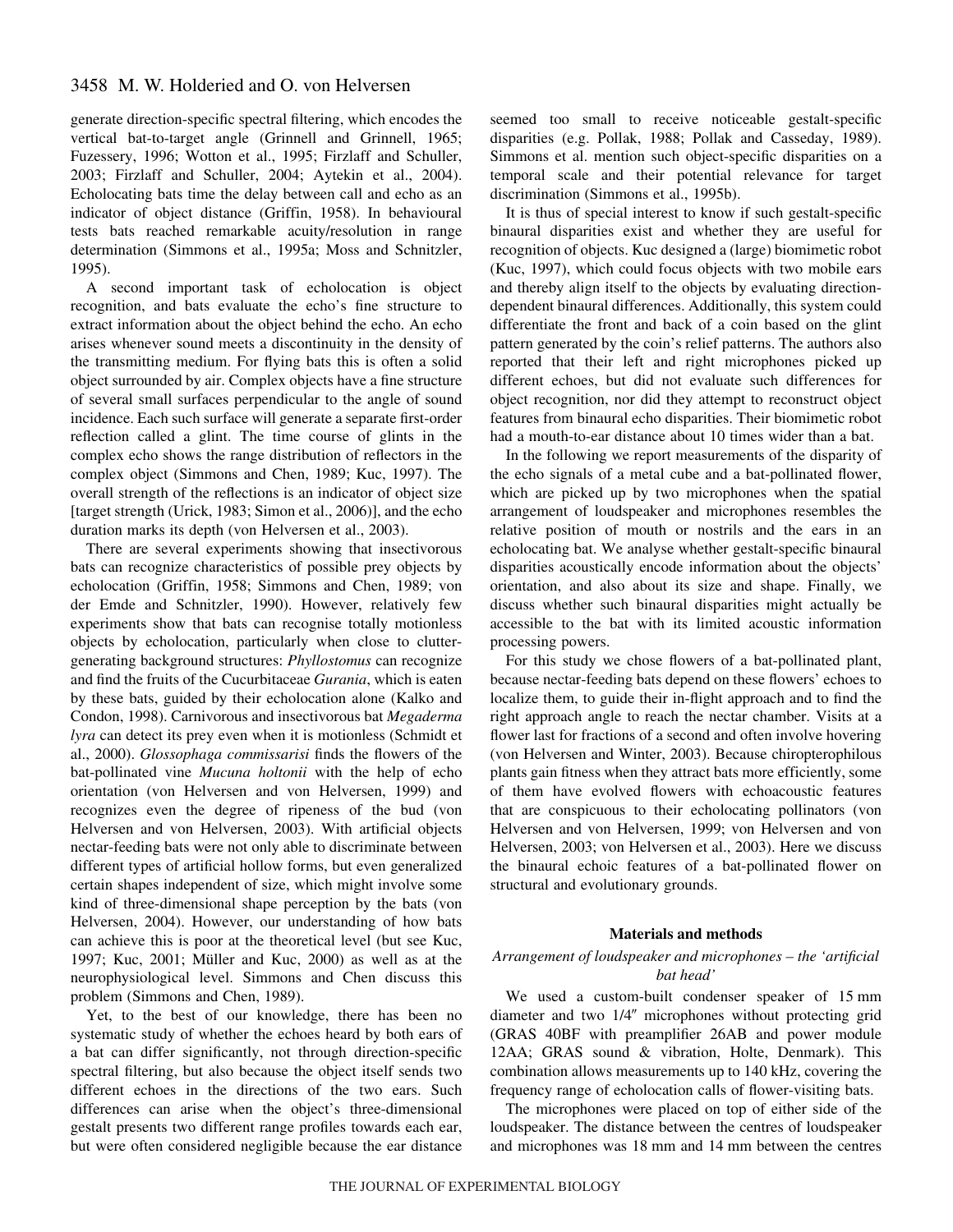of the microphones. Microphones and loudspeaker were pointing in the same direction and all three membranes were in the same plane (Fig.  $1$ ).

#### *Measurement set-up*

Target objects were presented on a thin holder mounted in the centre of a small turntable. The 'artificial bat head' was placed at a distance of  $20 \text{ cm}$  at the same height  $(20 \text{ cm})$  as the target object and pointed in its direction (Fig. 1). The turntable allowed the objects to be ensonified from all directions in one plane. The front view of the objects was adjusted to 0°. This arrangement resulted in a total angle between the centre of each microphone, the centre of the target and the midpoint of the loudspeaker membrane of  $5^{\circ}9'$ . The corresponding horizontal angle was  $2^{\circ}1'$ .

#### *Echo measurements*

Due to its small size, the loudspeaker could not produce a single broadband click of sufficient sound pressure. Therefore, we employed the so-called Maximum Length Sequence (MLS) method. A MLS is a deterministic sequence of impulses of variable length showing a perfectly narrow autocorrelation function. We used a custom-built sound generator (USSY, Technische Hochschule Darmstadt, Germany) to continuously replay a MLS of 16383 samples. At a rate of 500 kHz, each repetition lasted for 32.766 ms. The microphone signals were digitised with 12-bit resolution and recorded either on a custom-made hard disc recorder or a custom-made A/D DSP-Card in a desktop computer (both: Institut für Technische Elektronik, Universität Erlangen, Germany). Replay and recording were sample-synchronous.

From MLS recordings the echo's impulse response function was derived by a East Hadamard Transformation (FHT). The target's echo impulse response was then separated in the time domain, and its frequency response (spectrum) was calculated (FFT; window size 1024 samples; rectangular window). To



correct for the frequency characteristic of loudspeaker and microphones, we recorded the perpendicular reflections from a large metal plate (plate diameter: ~40 cm). The object's actual echo spectrum, without influence of loudspeaker and microphone, is the complex difference between the spectra of the metal plate and the object. The distance of 20 cm between object and 'artificial bat head' was chosen because then the spectrum indicates the echo amplitude at a reference distance of 10 cm related to the incident amplitude measured at the place of the object. This complies with the definition of 'target strength' as given (e.g. by Møhl, 1988) and therefore the calibrated spectra can be called 'spectral target strength'. Calculations were performed with the programs MONKEY FOREST (Audio & Acoustics Consulting, Aachen, Germany) and MATLAB 6.5 (The MathWorks, Inc., Natick, MA, USA).

We turned the turntable to obtain the objects' echoes from different directions in a horizontal plane in steps of up to 1°. For each direction, signals picked up by the two microphones were recorded successively. Echoes from a range of  $\pm 60^\circ$ around frontal orientation were recorded in 2° steps. For the flower, angles between  $\pm 5^{\circ}$  were measured at 1° resolution in addition, to get a higher resolution of the small-scale acoustic echo pattern in this angular range (see below).

#### *Objects*

Echo measurements were obtained for two objects: first, a metal cube with a side length of 10 mm and second, a batpollinated flower collected in a Costa Rican lowland rainforest and measured immediately, i.e. under normal turgor. We chose flowers of *Vriesea gladioliflora*, a bromeliad growing in the canopy of tropical rainforests in Central and South America. The monaural acoustic properties of these flowers have been described (von Helversen et al., 2003).

### *Reconstruction of object features from binaural disparities in glint delays*

Complex echoes consist of several basic echoes, so-called glints, originating from different reflective substructures in the complex object. The temporal delay pattern of glints reflects the spatial patterns of reflective substructures in the object (Simmons and Chen, 1989). We analysed the binaural differences in glint delays to calculate the position of the glintbearing structure in a horizontal plane. As a measure of the glint delays we used the times of ascending zero crossings in the target's IRF. Only zero crossings above a minimum steepness were included. In order to localize the underlying substructure the glint needed to be present in the IRFs of both ears. From each pair of corresponding glint delays the substructure's position was triangulated based on the microphone distance of 14 mm and for a speed of sound of 340 m  $s^{-1}$ .

#### **Results**

*Binaural spectral disparities generated by a metal cube* Fig. 2 depicts impulse response function (IRF) spectra picked up by the two microphones at a distance of 20 cm from a metal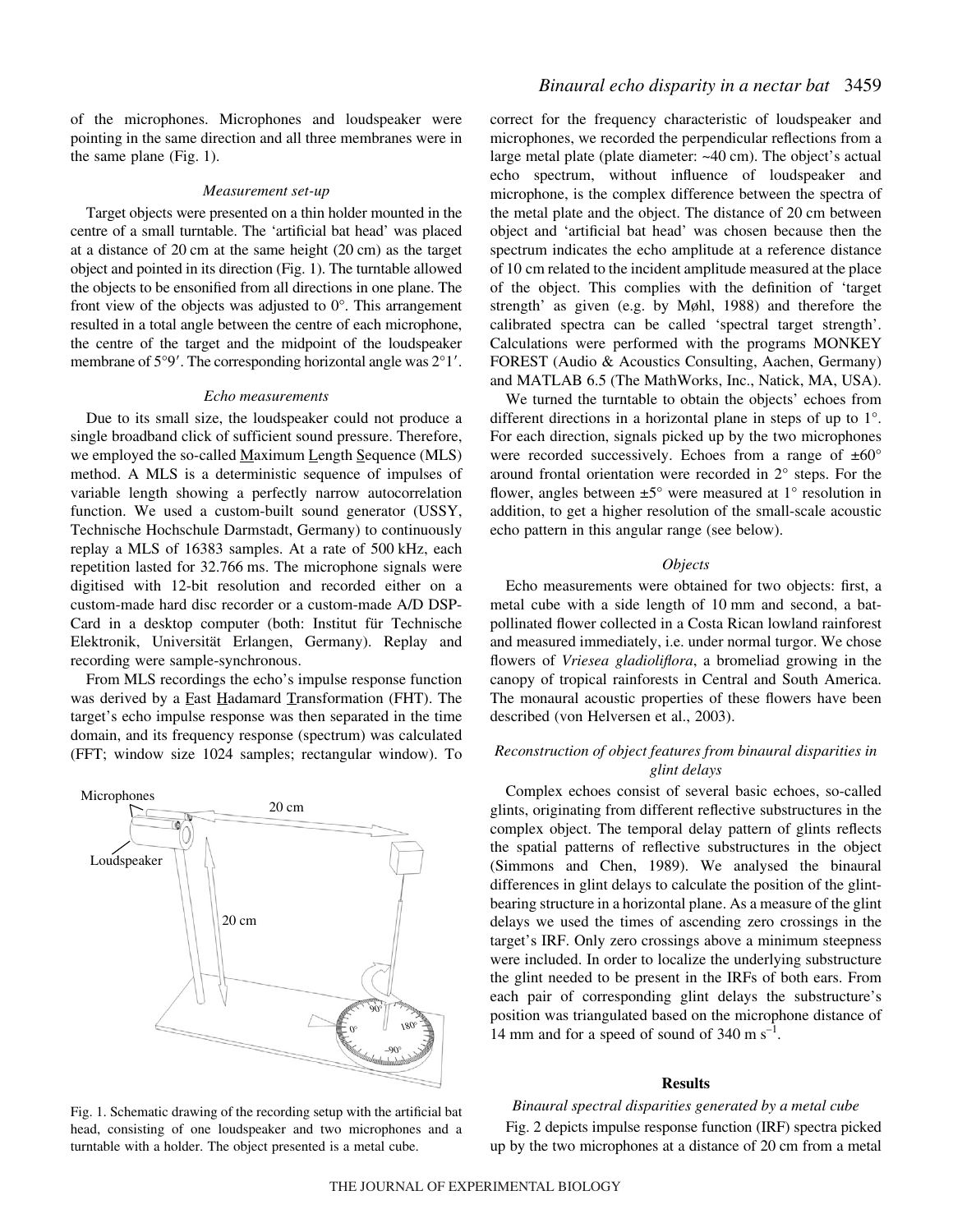

Fig. 2. Left and right ear cube echo spectra for bat to cube angles from frontal  $(A, 0^{\circ})$ and from  $-12^{\circ}$  to  $12^{\circ}$  (B-D). FFT size: 1024, rectangular window. Insets: schematic of cube in respective turning angle.

cube. The horizontal angle between mouth, cube and ear was  $2^{\circ}1'$ . When one side of the cube was perpendicularly facing the bat's head, both ears picked up almost exactly the same echo, with no spectral notches (Fig. 2A,  $0^{\circ}$ ). Turning the cube to the left and right side  $(4^{\circ}$  steps, see text and inset in Fig. 2B–D) resulted in a gradual change in the echo spectrum, with one spectral notch visible at  $-8^{\circ}$  and  $+8^{\circ}$  and two notches at  $-12^{\circ}$  and +12°. Equal turns to left and right resulted in almost mirrored left and right spectra (compare Fig. 2Bi–Di and Bii–Dii).

Fig. 3 shows interaural intensity disparities (IIDs) at different frequencies in the IRF spectra for angles between the bat and the front of the cube from  $-10^{\circ}$  to  $+10^{\circ}$  in  $2^{\circ}$  steps. IIDs in frontal direction  $(0^{\circ})$  were at 0 dB, and IID was positively correlated with bat to cube front angle at all frequencies. IID increased faster with angle at high frequencies than at low frequencies. The  $-2^{\circ}$  to  $+2^{\circ}$  difference was approx. 1 dB at 50 kHz and increased to about 7 dB at 130 kHz. The angular region over which IID increased monotonically was larger at low frequencies ( $>20^\circ$  at 50 kHz and 70 kHz) than at high frequencies (10° at 130 kHz). Equivalent IID *vs* angle functions were found for all intermediate frequencies from 40 kHz to 140 kHz.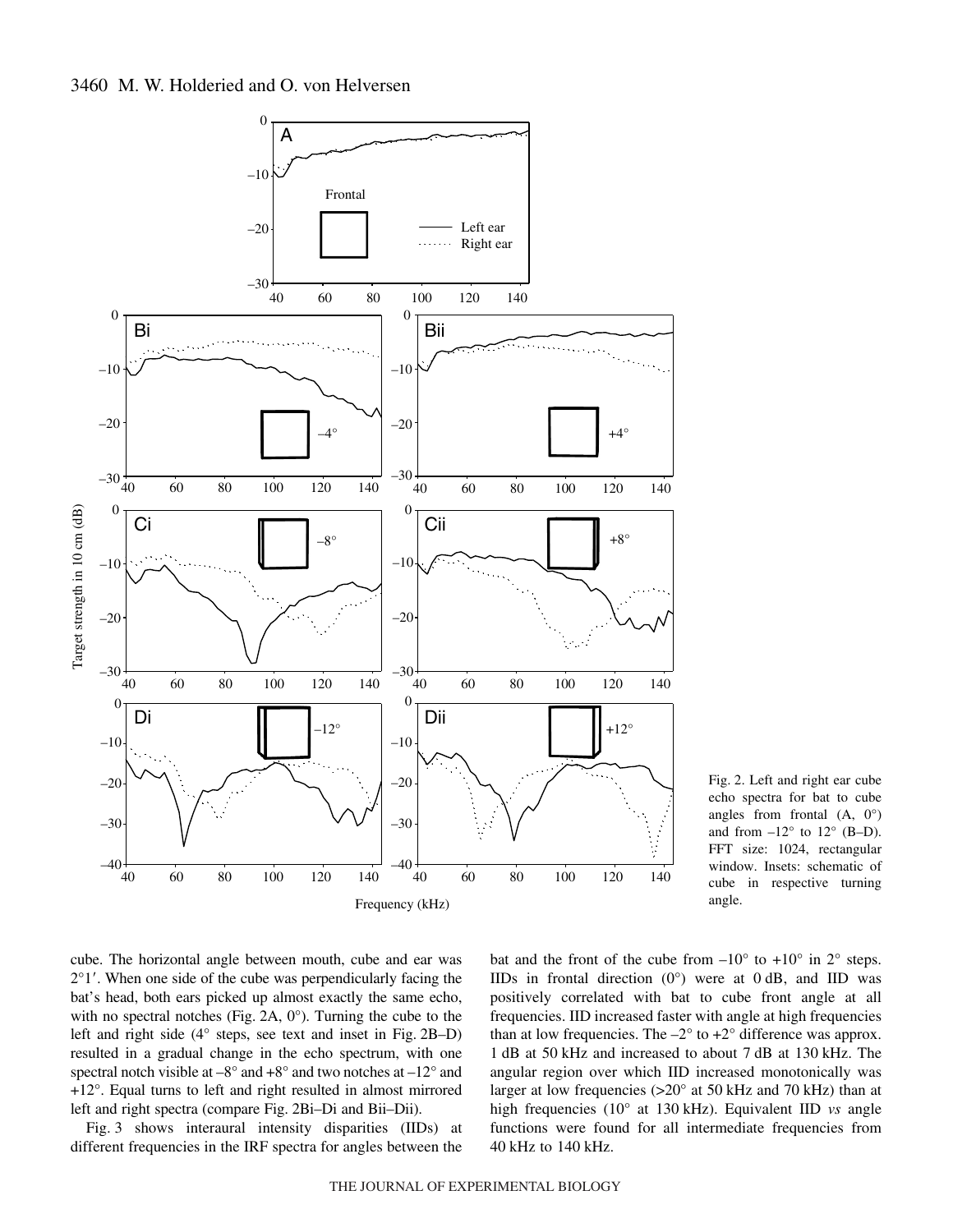

Fig. 3. Interaural intensity differences of echoes of a metal cube as a function of the angle between bat and the cube's front for frequencies from  $50$  to  $130$  kHz.

### *Binaural amplitude differences of a bat-pollinated flower's echoes*

Fig. 4 shows the relative overall rms amplitude of the IRFs of *V. gladioliflora* as a function of angle between bat and flower axis over the range from  $-5^{\circ}$  to  $+5^{\circ}$ , which is the relevant range for the approaching bat to find the entrance to the nectar chamber. 0° (frontal) indicates that the plane defined by the front of the corollar ridge was perpendicular to the head to flower axis. In this frontal direction amplitude was the same at both ears. Amplitude was highest at slightly different angles of  $-1^{\circ}$  and  $+1^{\circ}$ , respectively. Both curves are similar, but not identical and seem to be separated by 2°. Interaural disparity in overall amplitude, i.e. the difference between the two curves, would suffice for lateralization over the complete range of angles, but it would be an unambiguous indicator of bat to flower axis angle only between  $-1^{\circ}$  and  $+1^{\circ}$ .

### *Binaural spectral disparities of a bat-pollinated flower's echoes*

Fig. 5 presents spectra of the same IRFs as a function of angle between bat and flower axis. Spectra span 40–145 kHz i.e. the complete spectral bandwidth of the echolocation signals of their main pollinators [Phyllostomidae; Glossophaginae (von Helversen and Winter, 2003)]. At the frontal angle of 0°, spectra picked up by both ears were very similar up to 90 kHz (Fig. 5A). The differences at higher frequencies presumably result from the fact that the flowers of *V. gladioliflora* are not completely bilateral symmetric.

With increasing absolute angle the spectra changed markedly. Such changes were at least partially bilaterally symmetric (Fig. 5). At  $-1^\circ$  the left ear received a higher level, whereas at  $+1^\circ$  the right ear leads in a nearly opposite pattern (Fig. 5B; 40–90 kHz). A similar symmetry is found at  $+2^{\circ}$  *vs*  $-2^{\circ}$  and  $+3^{\circ}$  *vs*  $-3^{\circ}$  (Fig. 5C,D). However, here the leading ear is switching at about 80–90 kHz for  $+2^{\circ}$  *vs*  $-2^{\circ}$  and at about 70 kHz for  $+3^{\circ}$  *vs*  $-3^{\circ}$ . This is in agreement with the changes



Fig. 4. Overall relative root mean square (rms) amplitude of IRFs of *V. gladioliflora* as function of the angle between bat and flower axis for left and right ear.

in overall amplitude as presented in Fig. 4. Also note that at opposite angles many spectral notches occur at similar frequencies in both ears (compare e.g. Fig. 4D;  $-3^\circ$  *vs* +3°).

Fig. 6 shows spectral IIDs for some frequencies between 40 and 90 kHz. At each frequency IID was 0 dB at about  $0^{\circ}$  with an increase to higher and a decrease to lower angles. At 40 kHz a monotonically increasing slope is present from  $-4^{\circ}$  to  $+5^{\circ}$  that spans about 20 dB in total. Thus, the bat to flower axis angle is encoded in the spectral IID at 40 kHz over a range of 9°. As in the cube (compare with Fig. 3), the steepness of the corresponding slope increased with frequency, and the angular range of monotonic rise shortened. At 90 kHz the IID increases monotonically only between  $-2^{\circ}$  to  $2^{\circ}$  but covers 17 dB. This basic pattern was found also at all intermediate frequencies between 40 and 90 kHz, but not above 100 kHz.

### *Binaural disparities of the impulse response of a batpollinated flower*

Fig. 7 shows top views of the IRF as a function of bat to flower axis angle. Medium grey encodes an IRF amplitude of 0. Darker shades of grey stand for negative and lighter shades for positive amplitude. For comparison see the same IRFs plotted separately in Fig. 8 and Fig. 9. Fig. 7A gives a wideangle view spanning  $-60^{\circ}$  to  $+60^{\circ}$  and covering the full duration of the IRFs of the left ear. The most noticeable feature in this panel are the two curves that cross at about  $0^{\circ}$  and are labelled right and left ridge of the corolla, respectively. The corolla of *V. gladioliflora* is bell-shaped, with a circular cross section and consists of three merged petals. It is embedded in a straight, stem-like inflorescence with only one flower open at a time. The apical parts of the three petals are separated and bend backwards, thereby forming a torus-like corollar ridge (see sketch in Fig.  $6$ ). All parts of this torus that are perpendicular to the direction of sound incidence will reflect sound and thus produce glints that superimpose. When the corolla is ensonified perpendicularly (from 0°), the corollar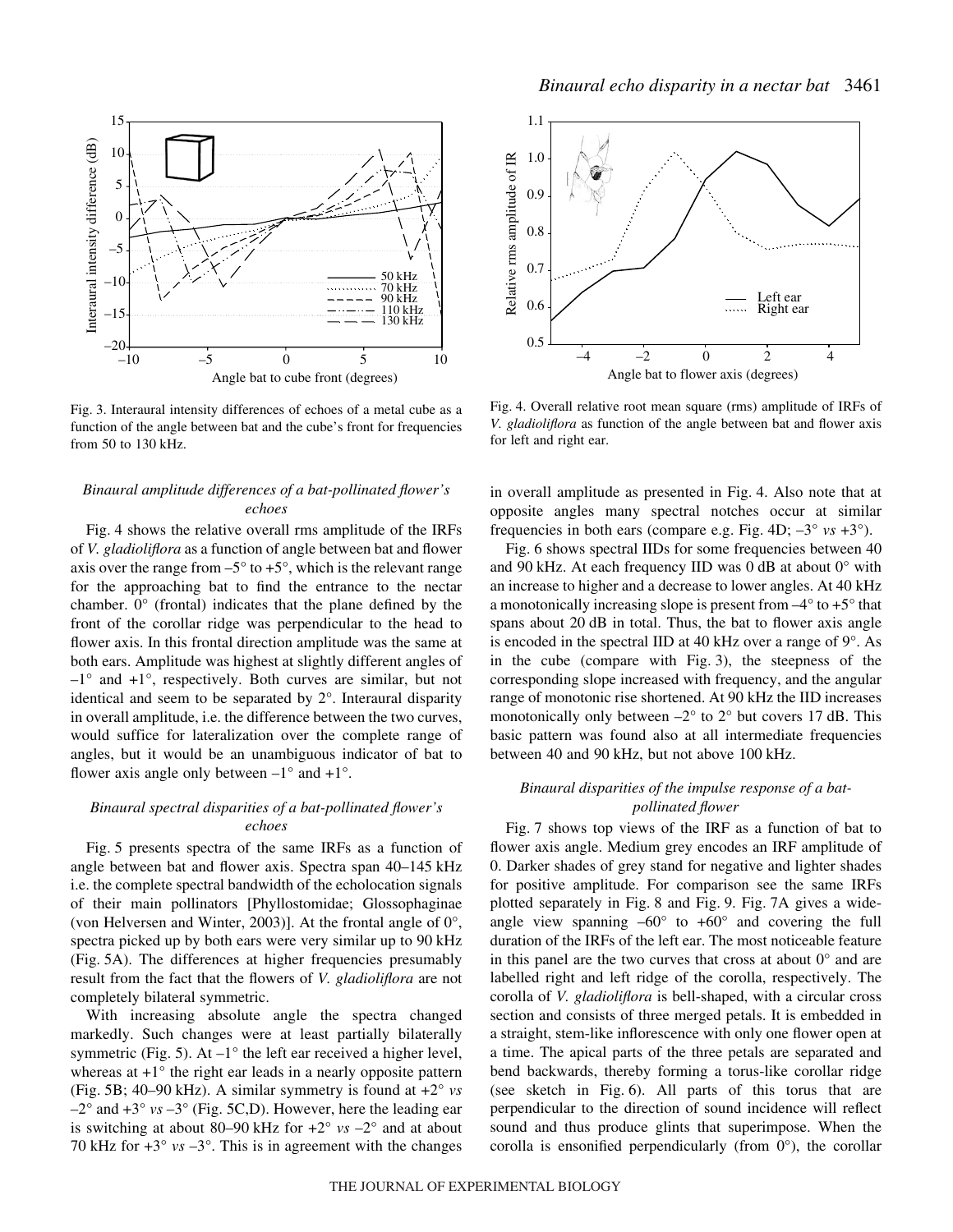

*gladioliflora* echo spectra for bat to flower axis angles frontal  $(A, 0^{\circ})$  and from  $-3^{\circ}$  to  $3^{\circ}$  (B-D). Frontal orientation, i.e. 0°, indicates that the plane of the front of the flower's corolla is oriented perpendicularly towards the bat head. The horizontal angle between mouth, flower and ear was 2°.

ridge reflects sound along its complete circumference, thereby producing one large glint. As a result the IRF amplitude at this frontal direction is highest (see Figs  $7$  and  $9$  at about  $0^{\circ}$ ). When the flower is turned, only the left and right parts of the torus still present a surface perpendicular to the impinging sound and thus only these two parts generate two separate glints. The remaining top and bottom parts of the corollar ridge cannot produce glints, as they do not expose a surface perpendicular to the direction of sound incidence (in fact a faint such glint is visible that cuts through the centre of the crossing of the two main glints in Fig. 7A, but it fades soon as the flower is turned). As the angle increases one side of the corollar ridge will get closer to the bat head while the other side moves backward, which brings forth the x-shaped crossing. Thus, the temporal separation between the two glints increases. At small angles the two left and right glints still merge into one prolonged glint (see e.g. Fig. 7Bi, left ear at  $+2^{\circ}$  and  $+3^{\circ}$ ). At the left ear they become visible as two separate glints at angles above +4° and below  $-2^{\circ}$  (Figs 7 and 9). The systematic changes in glint delay as the flower is turned are reflected in the curved appearance of the corresponding glint delays in Fig. 7.

Likewise, Fig. 7Bi,ii show the same IRFs for the left and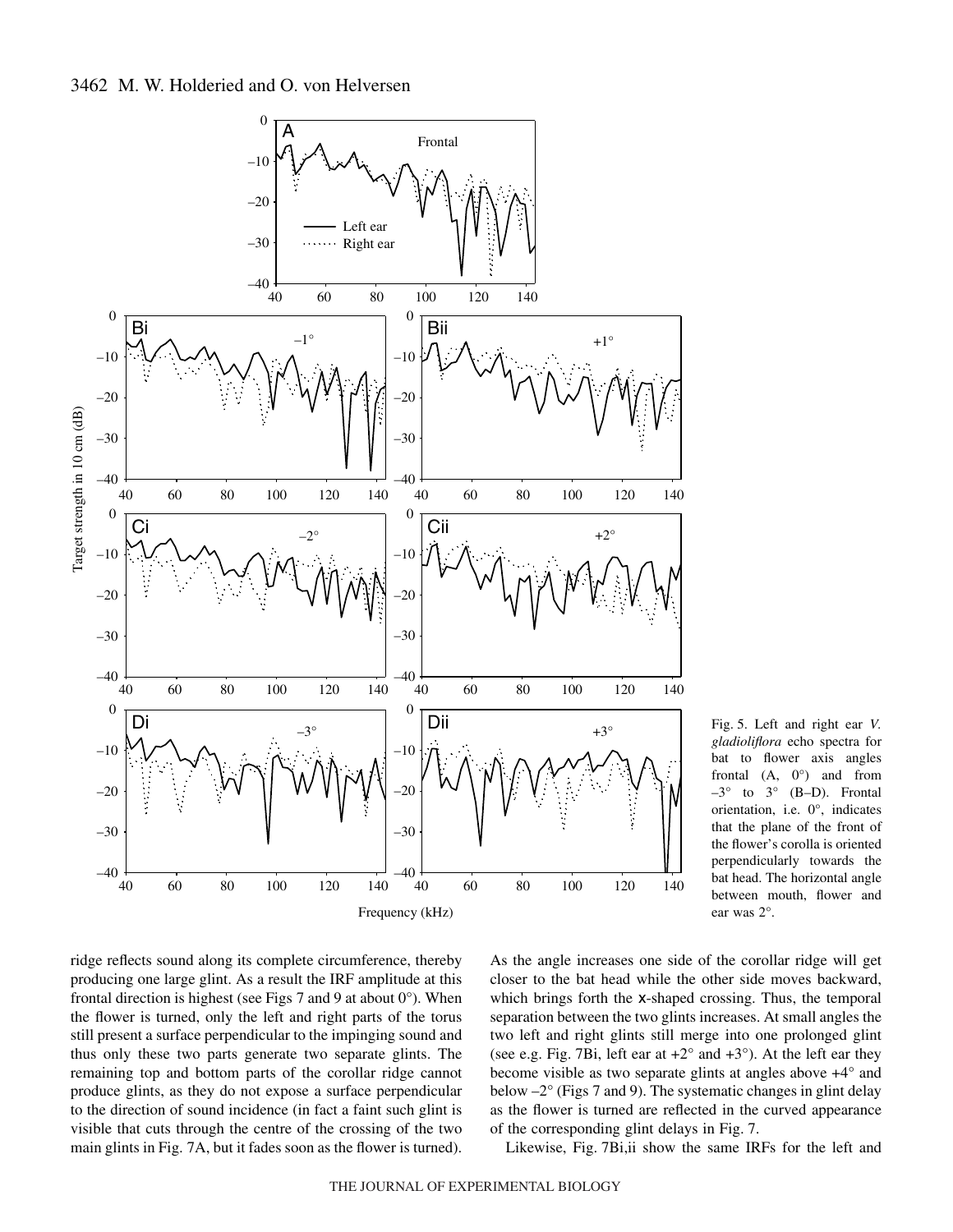![](_page_6_Figure_0.jpeg)

Fig. 6. Interaural intensity differences of echos of *V. gladioliflora* as a function of the angle between bat and flower axis for six frequencies from 40 to 90 kHz. Frontal orientation, i.e.  $0^{\circ}$ , indicates that the plane of the front of the flower's corolla is oriented perpendicularly towards the bat head.

right ear, respectively, separately, but for a reduced frontal range of  $-5^{\circ}$  to  $+5^{\circ}$ . The delay range was reduced to better reveal temporal detail of the two corollar ridge glints. The crossing of the glint delays and their merging at the frontal direction are clearly visible. The obvious difference between both ears is that the angle of crossing lies at  $-1^\circ$  at the right ear and at  $+1^{\circ}$  at the left ear.

To test whether these binaural differences in the IRF encode spatial information characterising the flower, we segregated the IRFs into separate glints. Fig. 8 exemplifies this with the two IRFs recorded from a lateral angle of 5°. The binaural IRF difference is remarkable. Both IRFs show two separate glints, corresponding to the left and right side of the corollar ridge respectively. The circles and drop lines in Fig. 8 indicate the zero crossing delays that serve as a measure of glint delay. The additional *x*-axis shows the distances between bat head and the glint-producing structures corresponding to these delays.

Fig. 9 depicts the changes in IRF over bat to flower axis angles ranging from  $-5^{\circ}$  to  $+5^{\circ}$  in 1° steps. IRFs in Fig. 9A,C are the same as in Fig. 8, but over a somewhat longer part of the IRF and also including glints from structures inside the concave corolla. Symbols mark corresponding ascending zero crossings as a measure of corresponding glint delays. Binaural glint delay difference ranged between  $-2.3 \mu s$  and  $+2.4 \mu s$  for the first glint and was –2.9  $\mu$ s at –5° and +3.0  $\mu$ s at –5° for the second glint. Fig. 9B shows a schematic top view horizontal section through a *V. gladioliflora* corolla at the corresponding turning angles. Superimposed are the locations of the objects behind the glints marked in Fig. 9A,C. The angular pattern of glint localisations reveals that spatial information about the flower is indeed present in the binaural IRF disparity: the first glint is always correctly localised at the point of the corolla that is closest to the bat. It is particularly interesting, how the first glint gradually moves from one side to the other along the front

![](_page_6_Figure_6.jpeg)

Fig. 7. Impulse response functions of *V. gladioliflora* as a function of the angle between bat and the flower axis. (A) Left ear wide angle from  $-60^\circ$  to  $60^\circ$  in steps of  $2^\circ$ . (Bi,ii) Left and right ear, respectively, from  $-5^{\circ}$  to  $5^{\circ}$  in steps of 1°. Medium grey stands for zero IRF amplitude. Higher amplitudes have lighter and lower values darker shades of grey. Compare Fig. 9C,A, which show the same IRFs as in B. Ridges of the corolla are designated left and right, as seen by the approaching bat. At 0° the plane of the front of the flower's corolla is oriented perpendicularly towards the bat head.

of the corolla when the flower is turned through the frontal orientation of 0°. The second glint from the more distant side of the corolla is absent because it merges with the first glint, in all but the largest angles, i.e.  $-5^{\circ}$  and  $+5^{\circ}$ . At these angles the second glint source is localized, according to expectations, at the opposite side of the corollar ridge. This means that binaural glint delay differences do indeed encode first the distance between the two sides of the corolla, i.e. its diameter, and second also the angle at which the corolla is tilted.

Further glints from structures inside the corolla are much smaller in amplitude than the ridge glints. Such glints are, with very few exceptions, localized within the corolla. They might originate from the staminal column, but are very likely the product of several superimposed glints of different floral structures and/or separate reflection pathways, which might explain why some are localized outside the schematic corolla.

#### **Discussion**

We searched for object-specific information contained in the echoes received by the two ears of a bat irrespective of whether the bat may be able to extract this information, and found marked binaural disparities in overall amplitude, in echo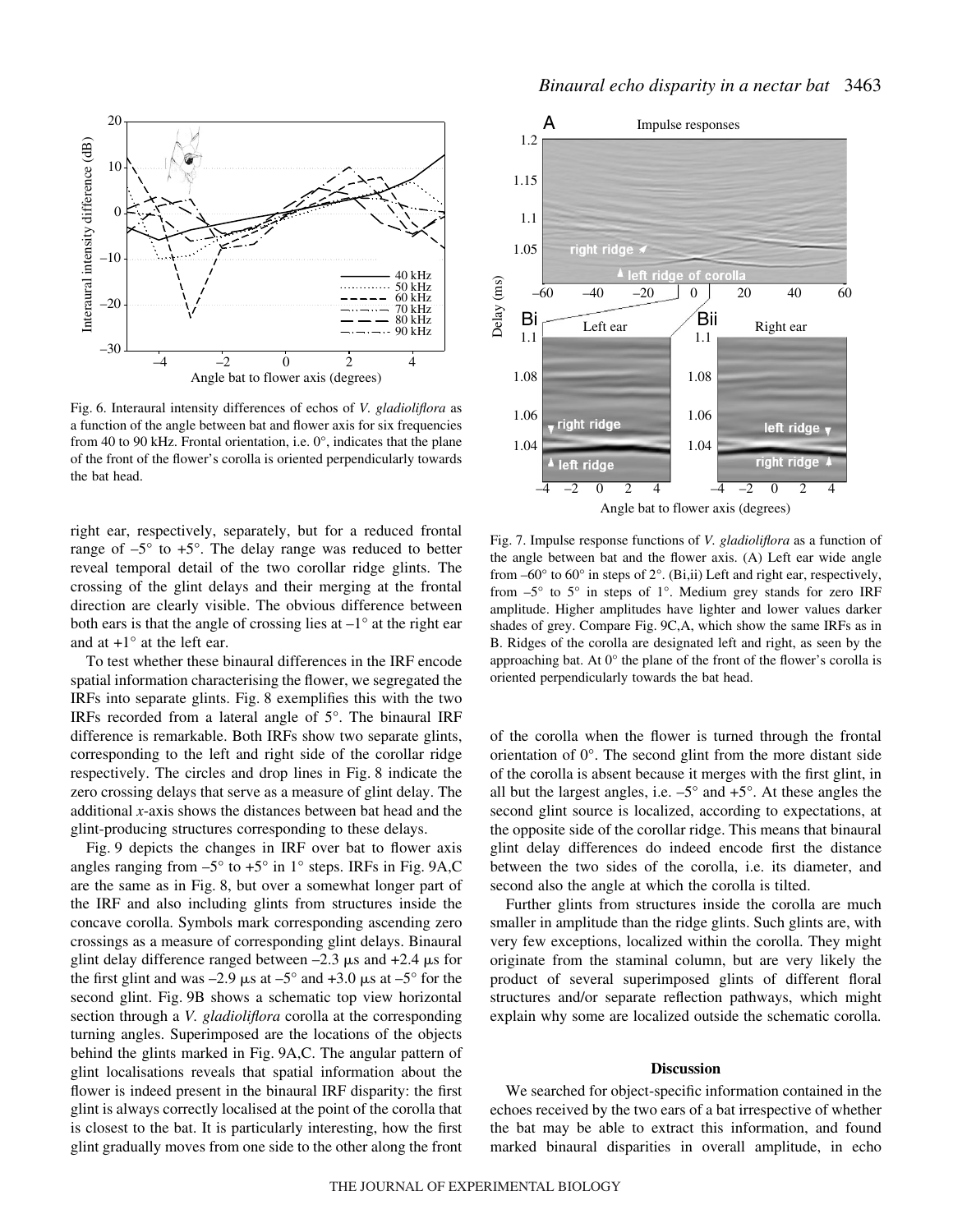![](_page_7_Figure_1.jpeg)

Impulse responses of *Vriesea gladioliflora* from –5° lateral

Fig. 8. First part of the left and right ear's impulse responses of a *V*. *gladioliflora* at a bat to flower axis angle of –5°, showing the two initial peaks (i.e. glints). Circles mark the ascending zero crossings that serve as measures for the echo glints from the left ridge (first peaks) and the right ridge (second peaks) of the flower's corolla. Ridges of the corolla are designated left and right, as seen by the approaching bat. Drop lines indicate echo delay and the corresponding distances (second *x*-axis) between the respective ear and the reflective parts of the corollar ridge.

spectrum and the time course of the IRF. In the present study, we therefore asked whether such binaural disparities encode (a) the position of the flower, (b) the orientation of the corolla with respect to the approaching bat and (c) the size and shape of the flower. All this information is important to the nectar-feeding bat because it has to localise the flower accurately, approach it in flight from the correct angle and identify the right manner and place to reach the nectar chamber. Finally, we discuss whether bats might be able to extract this acoustic information in all necessary detail.

### *Binaural disparities encoding object position*

The sonar head and the experimental setup were designed to exclude any direction-specific binaural echo disparities: the object was right in front of the microphones such that no intraaural differences in arrival time (ITDs) arose. Additionally, microphones had no pinna-like structures and show a broad directionality, such that directional spectral filtering can be assumed to be weak. Because the microphones were identical and arranged symmetrically with respect to the target, such weak filtering would be identical in both ears. Thus, any echo disparity between the ears cannot be due to direction-specific frequency filtering and is purely gestalt specific.

The actual approach flight of a bat is similar to our setup in several respects. Once the bat has initiated its approach, it will direct its head towards the flower, thereby avoiding any

![](_page_7_Figure_8.jpeg)

Fig. 9. Reconstruction of horizontal 2D flower structures from impulse responses of *V. gladioliflora* for eleven different angles between bat and flower axis from  $-5^{\circ}$  to  $5^{\circ}$ . (A) Impulse responses picked up by right ear. (C) Impulse responses picked up by left ear. Symbols indicate positions of pairs of steeply ascending zero crossings, which serve as a measure of separate glints. Filled symbols: first glint. (B) Top view of a schematic horizontal section through a *V. gladioliflora* flower turned by the respective bat to flower angle. Symbols indicate glint positions calculated using zero crossing time pairs and the artificial bat head's geometry. Note how the first glint position always coincides with the closest part of the corolla and moves from one side to the other.

direction-specific ITDs. Bats do have pinnae though, and direction-specific frequency filtering will occur. Yet, the two pinnae can be regarded as identical mirror images of each other and the frequency filtering will thus ideally be identical for an object right in front of the bat. Even though the echoes picked up by the two ears will contain spectral directional information, binaural differences would therefore only be gestalt specific.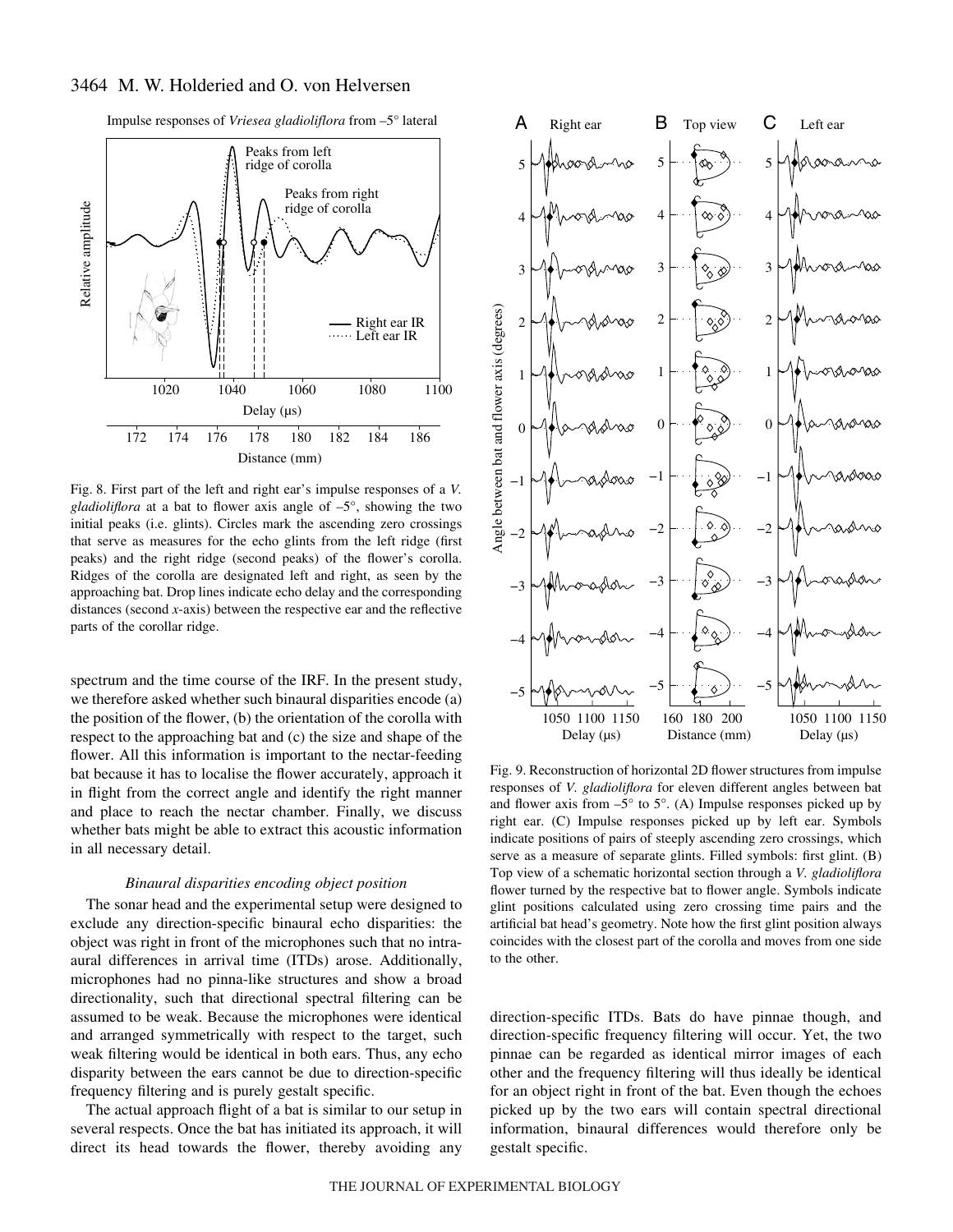### *Binaural disparities encoding angle between bat and cube front*

Many animals can evaluate excitation differences at the two ears to localise a sound source [some examples: humans (Blauert, 1997); barn owl (Konishi, 2003), grasshopper (Michelsen and Rohrseitz, 1995)]. Figs 2 and 5 reveal that the power spectra of the objects' echoes show a characteristic distribution of maxima and minima that shifts as a function of the angle between bat and object axis. This results in a direction-specific spectral intra-aural intensity difference (IID) pattern (Figs 3 and 6). For the cube, spectral IID increased over a range of more than  $\pm 10^{\circ}$  at the lowest frequency (40–50 kHz) that is present in the nectar-feeding bat's calls  $(Fig. 3)$ . Likewise, such information is still available at the highest frequencies of 130 kHz, but over a restricted range of angles. Assuming that bats have a threshold of 1 dB for spectral IIDs, they would be able to discriminate  $4^\circ$  at 60 kHz. Yet, above 120·kHz an angular change of 4° resulted in 5dB IID, which translates into 0.8° mean angular resolution for cube orientation. 0 dB spectral IID reliably indicates an angle of  $0^{\circ}$ at all frequencies. Thus, binaural spectral disparities are an accurate measure of the orientation of the metal cube that is available over a large range of angles.

## *Binaural spectral disparities encoding angle between bat and flower axis*

In the chiropterophilous flower, the binaural difference in overall echo amplitude (Fig. 4) and the spectral IID (Fig.  $6$ ) both convey information that might be used by a bat to judge the orientation of the floral corolla. Yet, such information is not equally available in both. Overall IID would reliably encode flower orientation only between  $-1^{\circ}$  and  $+1^{\circ}$  (Fig. 4). This is too narrow to guide the approach flight except perhaps at close range, during the very last phase of the approach. The angular availability of orientation information is much wider in spectral IID: at 40 kHz IID increases monotonically by 20 dB from  $-4^{\circ}$ and  $+5^{\circ}$ . At higher frequencies ( $\leq 100$  kHz) the angular range decreases, but the rate at which IID changes with flower orientation increases (Fig. 5). Assuming a spectral IID threshold of 1 dB, this would allow the bat to judge the orientation of the flower with a resolution well below 1° from the distance of 20 cm.

### *Binaural temporal disparities encoding flower orientation and dimensions*

A complex object's echo impulse response function (IRF) shows several glints with delays corresponding to the distances of structures in the object generating them. So the glint pattern is an indicator of the depth profile of the complex object behind the echo (Simmons and Chen, 1989), and the relevance of binaural disparities in glint patterns for object recognition has been discussed (Simmons et al., 1995b). We report that IRFs picked up by the two ears can indeed differ considerably in a bat-pollinated flower (Fig. 8). Binaural delay disparity of the first glint was in the range of  $\pm 2.3^{\circ}$  between  $-5^{\circ}$  and  $+5^{\circ}$ . Through triangulation this can reveal the actual horizontal position of the closest part of the flower's corolla (Fig. 9B, first symbol from the left in each plot). At absolute angles above 5° the two glints from both sides of the corolla were separated in time in the IRFs of both ears (Figs 7 and 9). Fig. 7A shows that the two glints are available in the IRFs from about  $-32^{\circ}$  to  $+26^{\circ}$ in *V. gladioliflora*. The glint separation time rises from  $9 \mu s$  at +5° to 58  $\mu$ s at +26° and from 8  $\mu$ s at -4° to 80  $\mu$ s at -32° at the left ear. Even with monaural hearing, double glint separation time would thus be a useful source of information about floral orientation available over a wide range of angles. However, this is only a relative measure of flower orientation, which also depends on the opening width of the flower. In contrast, the binaural disparity in the two glints' delays allows direct independent triangulation of the two respective horizontal points of reflection at the left and right part of the corolla (Fig. 9B at  $-5^{\circ}$  and  $+5^{\circ}$ ). The distance between these two points can provide information about the width of the opening of the corolla and the angle between the points can be a reliable indicator of the flower orientation. A triangulation based on the glint patterns in Fig. 7A confirms that the orientation of the flower can be inferred from the relative position of the two glints with high accuracy (measured angle= $1.08\times$ actual angle). Thus, glint structure in the IRF potentially is a valuable indicator of flower orientation and size that is present over a wide range of different approach directions.

Taken together, our results suggest that the orientation of *V. gladioliflora* flowers is available from spectral IIDs at angles from –4° to +4° where the two glints are merged in the IRFs. Both corollar glints are separated in the IRFs at adjacent angles from  $-5^{\circ}$  down to  $-34^{\circ}$  and from  $+5^{\circ}$  up to  $+26^{\circ}$ . Over this angular range, double glint separation time is a relative measure of flower orientation, and triangulation based on binaural glint delay disparities would provide an excellent direct measure of flower orientation but also of the diameter of the corolla.

### *Binaural disparities during target approach*

In Fig. 4 an amplitude peak was found at horizontal angles of  $-1^\circ$  and  $+1^\circ$  respectively, while the horizontal angle between each ear, the flower and the centre of sound emission was  $2^{\circ}1'$ . Thus the highest amplitude was recorded under reflection conditions, i.e. when the angle of inclination and the angle of reflection at the flower where both at the same value of 1°. The same angular separation of  $-1^{\circ}$  and  $+1^{\circ}$ , respectively, was found in the position of the x-shaped crossing of two corollar glint delays in the IRF patterns of the two ears (Fig. 7Bi,Bii). One ear receives the same IRF pattern as the other ear that is shifted by 2°. This shows that the observed binaural disparities can be explained by the different locations of the ears in the complex echo field generated by the flower.

However, these angular relations are only valid for the particular distance between bat and flower during our measurement, which was 20 cm. At larger distances the angle mouth–flower–ear will decrease and all binaural disparities will become accordingly smaller. In the laboratory, nectar-feeding bats initiate their approach sequence at a distance of about 1 m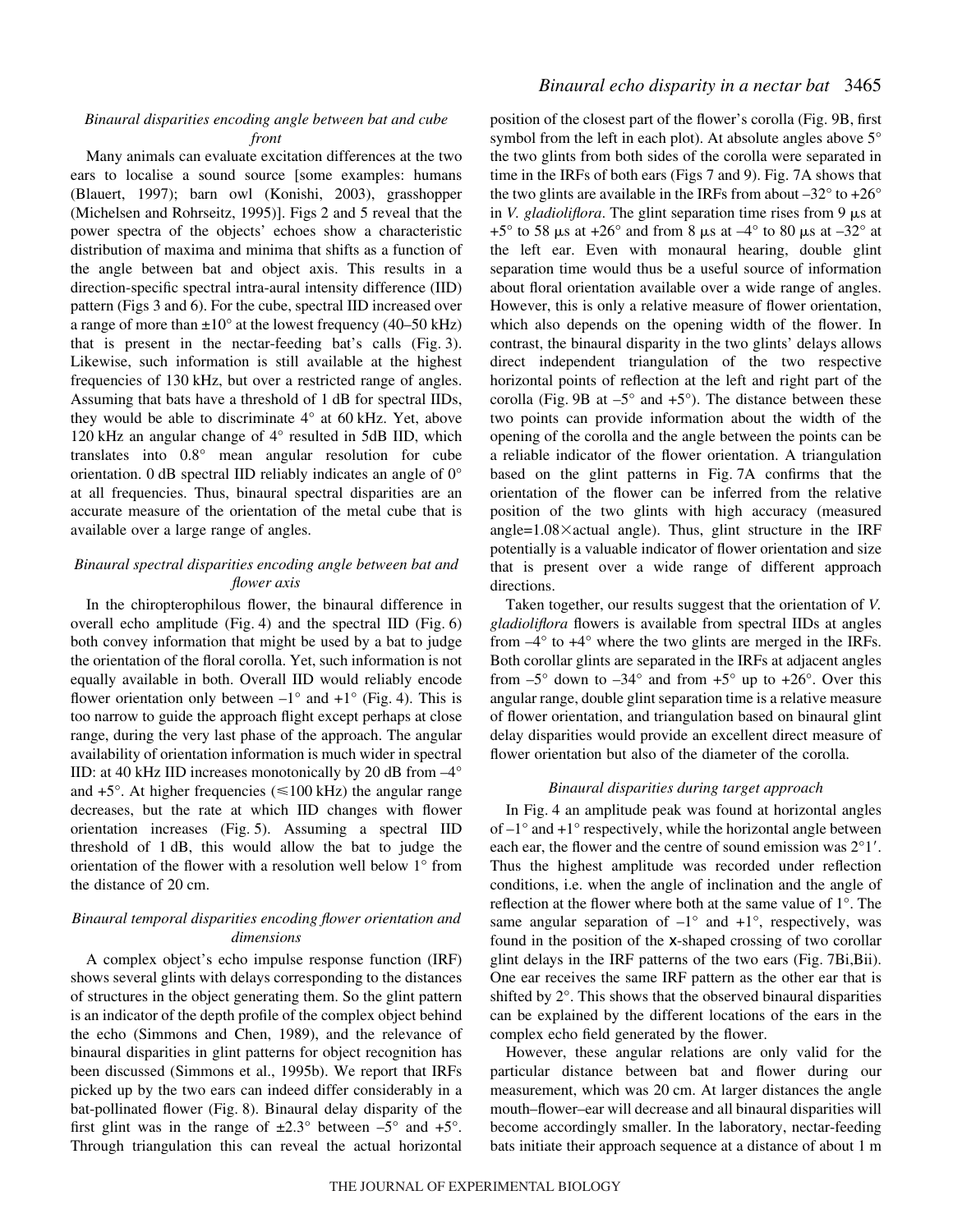(M. W. Holderied and A. Volz, manuscript in preparation). During the course of this approach the bat will start with comparably small binaural disparities and poor information about floral angle. As it gets closer the angular resolution will improve. The angular resolution achievable with spectral IIDs from a distance of 20 cm was well below  $1^\circ$ . It is unlikely that sub-degree angular resolution of flower orientation has any adaptive value *per se*, primarily because the nectar chamber is accessible from a larger range of different approach angles. The observed strong angular patterning of the spatial echo field will, however, be advantageous at greater distances when the IIDs get correspondingly smaller. On geometric grounds a resolution of  $0.5^{\circ}$  at 20 cm corresponds to 1° at 40 cm and  $2.5^{\circ}$  at 1 m. This way, a reasonable representation of floral orientation at large distances would be achieved, which will ease flight trajectory planning from a distance.

### *Floral shapes and echo traits*

Some bat-pollinated plants have reportedly evolved acoustic floral traits that meet the informational needs of their echolocating pollinators (von Helversen et al., 2003; von Helversen and von Helversen, 1999; von Helversen and von Helversen, 2003). As a result of this plant-pollinator coevolution on an echoacoustic scale, it seems reasonable to hypothesise that a spatial echo pattern of the flower has evolved to make object-specific information available through binaural disparities that would be observable with a bat's head as receiver.

Overall and spectral IIDs, which according to our results do carry object orientation information, depend on how narrow the angular echo pattern is (see Fig. 4). A narrow frontal peak brings forth good angular resolution. All bat-pollinated bellshaped flowers investigated so far indeed show an angular echo pattern with such a peak in the frontal direction (von Helversen et al., 2003). A likely explanation for the origin of this peaked angular pattern is that at frontal directions the full corollar ridge is ensonified perpendicularly, thus contributing to one composite high-amplitude glint. This frontal glint is of highest amplitude, because in any other orientation only two lateral parts of the ridge are perpendicular to the direction of sound incidence and thus reflect glints (see Fig. 9). To some degree glints from inside the concave corolla itself might further sharpen this angular peak.

The second echo feature that carries object-specific information is the temporal pattern of the two glints of the corollar ridge, which results in the x-shaped glint crossing pattern in the angular IRF plot (Fig. 7). All bell-shaped chiropterophilous flowers show such a characteristic x-shaped glint structure (von Helversen et al., 2003). So both cues that bear binaural directional information – overall and spectral IIDs as well as corollar glint delays – originate from the stiff and prominent torus-like frontal ridge of the corolla (see inset in Fig. 6) (von Helversen et al., 2003; Dobat, 1985). The noticeable rigid ridge of all larger bell-shaped chiropterophilous flowers may function as a mechanical grasping support for the visiting bats that sometimes land on the corolla rather than hover in front of it. Our results indicate that this ridge might additionally serve as indicator of object orientation. The fact that this ridge often has a rounded crosssection cannot be explained by mechanical constraints alone. Yet, a rounded cross-section presents a small surface area reflecting sound perpendicularly over a wide range of different angles of sound incidence. The presence of the prominent xshaped double glint delay pattern in Fig. 7 over such a wide angle is thus a direct consequence of this rounded cross-section. Non-rounded cross-sections would not generate glints of high amplitude over an equivalently broad range of angles (e.g. artificial hollow hemispheres) (von Helversen, 2004).

The representation of two separate glints originating from opposite regions of the corollar ridge is present for a wide range of relative bat to flower axis positions. But these parts of the corolla do not always have to be in a horizontal plane. On geometric grounds, those two opposite regions of the corolla will be present in the IRF with separate glints that are in the plane defined by the bat-to-flower axis and the floral axis. During lateral approach, glints will originate from the left and right parts of the corolla. In contrast, a bat approaching from below the floral axis will receive glints from the top and bottom parts of the corolla. In case bats prefer two lateral glints over two on top of each other, they might approach from a lateral position relative to the floral axis.

### *Extraction of object-specific information from echoes by bats*

So far we have only shown that object-specific information is available through binaural disparities in different aspects of the IRFs. However, extracting such information holds several severe challenges for the hearing system of a bat.

The importance of the object-specific spectral composition of echoes has been a subject of discussion for a long time (e.g. Simmons and Chen, 1989) and its relevance has been shown in choice experiments (Mogdans and Schnitzler, 1990; Schmidt, 1988; Schmidt, 1992). The first problem in extracting object-specific information arises because the spectrum of the echo reaching the eardrum will not only show peaks and notches that are object-specific, but also others that are generated by the directional filtering of the head and pinna. *Phyllostomus discolor*, a bat species in the same family (Phyllostomidae) as most nectar-feeding bats, shows directionspecific spectral IIDs of up to 42 dB (Firzlaff and Schuller, 2003). Behavioural experiments with an insectivorous bat confirmed ambiguities introduced by direction-specific spectral notches (Simmons et al., 2002). In order to extract objectspecific information, those spectral features that are part of the directional filtering would need to be identified and actively disregarded. Matsuo et al. present a model mechanism that might be involved in the separation of object-specific and direction-specific information (Matsuo et al., 2001). During flower approach this task is eased in several ways: highest direction-specific spectral IIDs only occur for lateral angles of sound incidence. During approach the flower is in front all the time and its echoes will thus not experience such pronounced filtering. Additionally, from experience the bat might know the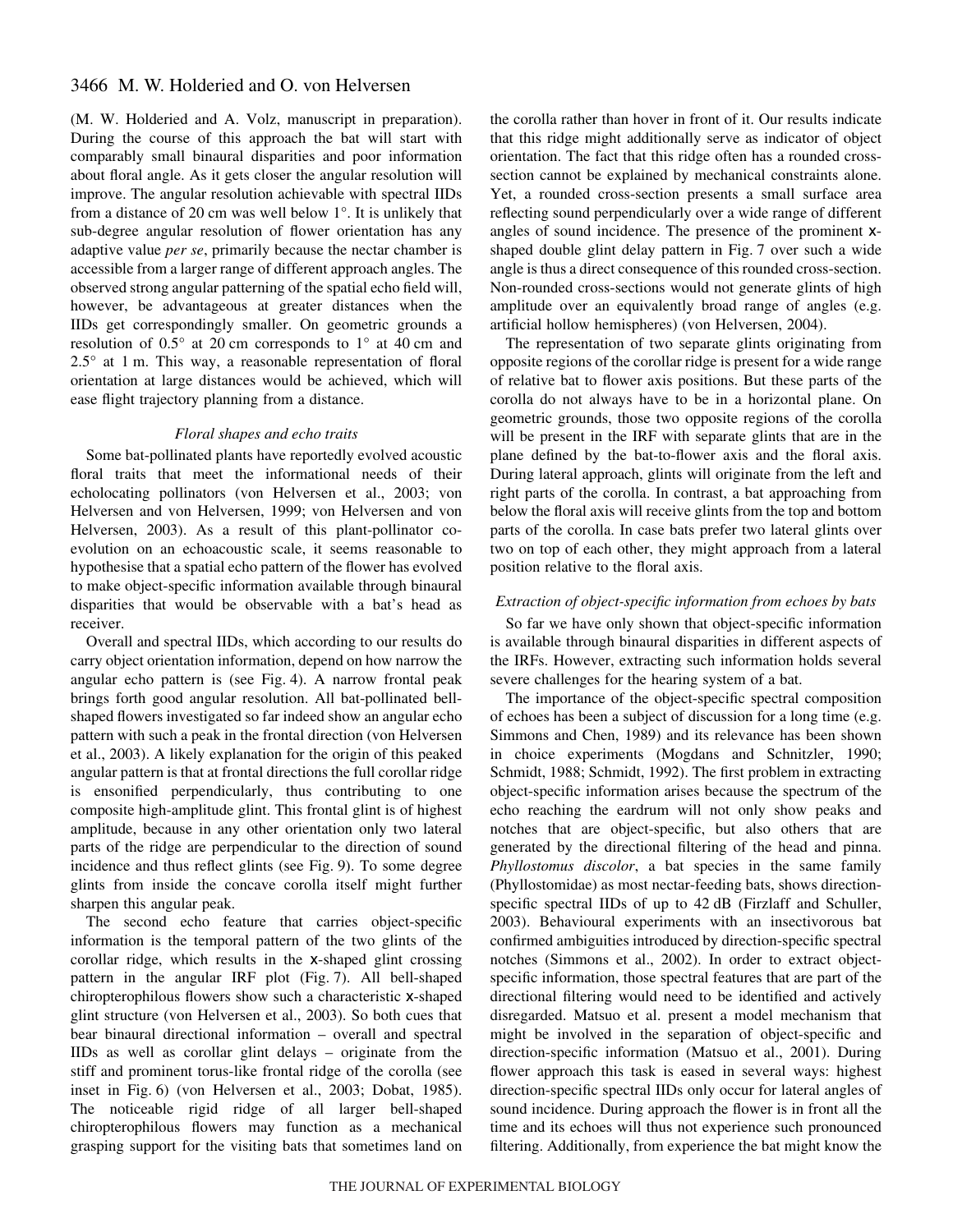characteristics of the highly important spectral filter for frontal directions quite well, such that all additional notches can be identified as object-specific. Finally and most importantly, echoes from a flower right in front will experience exactly the same directional filtering at both ears, given both pinnae are exact mirror images. As a result any binaural disparities will not represent directional but only object-specific information. This makes binaural disparities particularly useful for the extraction of object-specific information.

The second problem regards the object-specific information contained in the delays between the first two glints in the IRFs. Bats do not have direct access to the IRF of an echo as such, with its temporal resolution in the  $\mu$ s range. In contrast, typical approach echolocation calls of nectar-feeding bats last approximately  $500 \mu s$  to  $2000 \mu s$ . Clutter interference experiments showed that the integration time for echo separation is about  $350 \mu s$  (Simmons et al., 1998), which is more than the maximum duration of the IRF of *V. gladioliflora* echoes. It has been a subject of discussion whether and by which auditory computational processes bats can use the interference patterns of the overlapping glint echoes of a complex target to derive the object's range profile with a temporal acuity and resolution comparable to the IRFs (Simmons, 1989; Saillant et al., 1993; Peremans and Hallam, 1998). Behavioural experiments with double-glint phantom targets support the idea that *E. fuscus* can indeed separately perceive the range of two echoes that overlap by as little as 2–3 μs (Simmons et al., 1998). In *V. gladioliflora* monaural double-glint separation times ranged from 8  $\mu$ s at –4° to 80  $\mu$ s at  $-32^{\circ}$  (Figs 7 and 8). With 3  $\mu$ s resolution, bats would be able to resolve the orientation of the corolla with 1.2° resolution if they based their perception on the double glint separation time experienced by one ear only. The experiments supporting the  $2-3 \mu s$  resolution has, however, been performed with double glints. Additional glints, like in the flower's echoes, might complicate deduction of temporal detail.

A connected but independent task for the bat would be to assess the binaural difference in the onset times of the first glint with sufficient accuracy to determine the direction to the closest part of the corolla. Binaural first glint delay differences ranged between  $-3$  and 3  $\mu$ s at angles between  $-5^{\circ}$  and  $+5^{\circ}$ . The relevant performance measure for this task is the temporal resolution of directional hearing based on ITDs. In this respect non-echolocating mammals such as humans achieve remarkable lateralization resolution with broadband noise or click signals of only a few microseconds  $(2-50 \mu s)$  (see Blauert, 1997). Assuming an interaural delay resolution of even  $2 \mu s$ , directional hearing by triangulation with our bat head would allow resolution of deviations from the frontal direction of just 3.3°. In humans, localization resolution increases with increasing bandwidth and indeed fruit-eating and flowervisiting bats generally use echolocation calls of remarkably broad bandwidth. The actual ability of nectar-feeding bats to resolve ITDs by echolocation, however, still needs to be quantified.

### *Binaural echo disparity in a nectar bat* 3467

### *Influence of microphone-loudspeaker arrangement on echoes*

Our measurements showed that the position of the microphone (ear) relative to the sound source (mouth) had a substantial influence on the echo's intensity and spectral composition. For larger angular separations this had already been shown for the echoes of the bat-pollinated vine *Mucuna holtonii* (von Helversen and von Helversen, 1999). Many recent bat-like echo measurement setups (sonar heads) had larger mouth-to-ear distances than real bats [e.g. 6 cm (Müller and Kuc, 2000); 5.6 cm (Siemers et al., 2001); 8 cm (Walker et al., 1998)]. The reason is that ultrasound loudspeakers are often too large in diameter to be able to place the microphone in a natural mouth-to-ear position. One way to overcome this size-dependent bias would be to move the oversized sonar head to a correspondingly greater distance in the echo field, such that the angular relations between mouth, target and ears are the same as in a bat. Yet, this assumes that the complex echo spreads perfectly radially. At distances in the range of the dimensions of the echo-bearing structure the prerequisite of radial spreading might not be met. In this case close-range disparities in the spatial echo field can only be measured correctly with a bat-sized sonar head. If echo measurements aim to quantify the acoustic information available to the bat at close range, the distances between loudspeaker and microphones and between the sonar head and the target need to be adapted to natural conditions. The fact that the two ears of a bat experience binaural object-specific disparities has implications for behavioural experiments on object recognition through replay of phantom targets.

#### **References**

- **Aytekin, M., Grassi, E., Sahota, M. and Moss, C. F.** (2004). The bat headrelated transfer function reveals binaural cues for sound localization in azimuth and elevation. *J. Acoust. Soc. Am.* **116**, 3594-3605.
- **Blauert, J.** (1997). *Spatial Hearing*. Cambridge, MA: MIT Press.
- **DeAngelis, G. C.** (2000). Seeing in three dimensions: the neurophysiology of stereopsis. *Trends Cogn. Sci*. **4**, 80-90.
- **Dobat, K.** (1985). *Blüten und Fledermäuse (Chiropterophilie).* Frankfurt: Verlag Waldemar Kramer.
- **Firzlaff, U. and Schuller, G.** (2003). Spectral directionality of the external ear of the lesser spear-nosed bat, *Phyllostomus discolor. Hear. Res.* **185**, 110- 122.
- **Firzlaff, U. and Schuller, G.** (2004). Directionality of hearing in two CF/FM bats, *Pteronotus parnelli* and *Rhinolophus rouxi. Hear. Res.* **197**, 74-86.
- **Fuzessery, Z. M.** (1996). Monaural and binaural spectral cues created by the external ears of the pallid bat. *Hear. Res.* **95**, 1-17.
- **Griffin, D. R.** (1958). *Listening in the Dark*. New Haven: Yale University Press.
- **Grinnell, A. D. and Grinnell, V. S.** (1965). Neural correlates of vertical localization by echo-locating bats. *J. Physiol. Lond.* **181**, 830-851.
- **Kalko, E. K. V. and Condon, M. A.** (1998). Echolocation, olfaction and fruit display: how bats find fruit of flagellichorous cucurbits. *Funct. Ecol.* **12**, 364- 372.
- **Konishi, M.** (2003). Coding of auditory space. *Annu. Rev. Neurosci.* **26**, 31- 55.
- **Kuc, R.** (1997). Biomimetic sonar recognizes objects using binaural information. *J. Acoust. Soc. Am.* **102**, 689-696.
- **Kuc, R.** (2001). Transforming echoes into pseudo-action potentials for classifying plants. *J. Acoust. Soc. Am.* **110**, 2198-2206.
- Matsuo, I., Tani, J. and Yano, M. (2001). A model of echolocation of multiple targets in 3D space from a single emission. *J. Acoust. Soc. Am.* **110**, 607-624.
- **Michelsen, A. and Rohrseitz, K.** (1995). Directional sound processing and